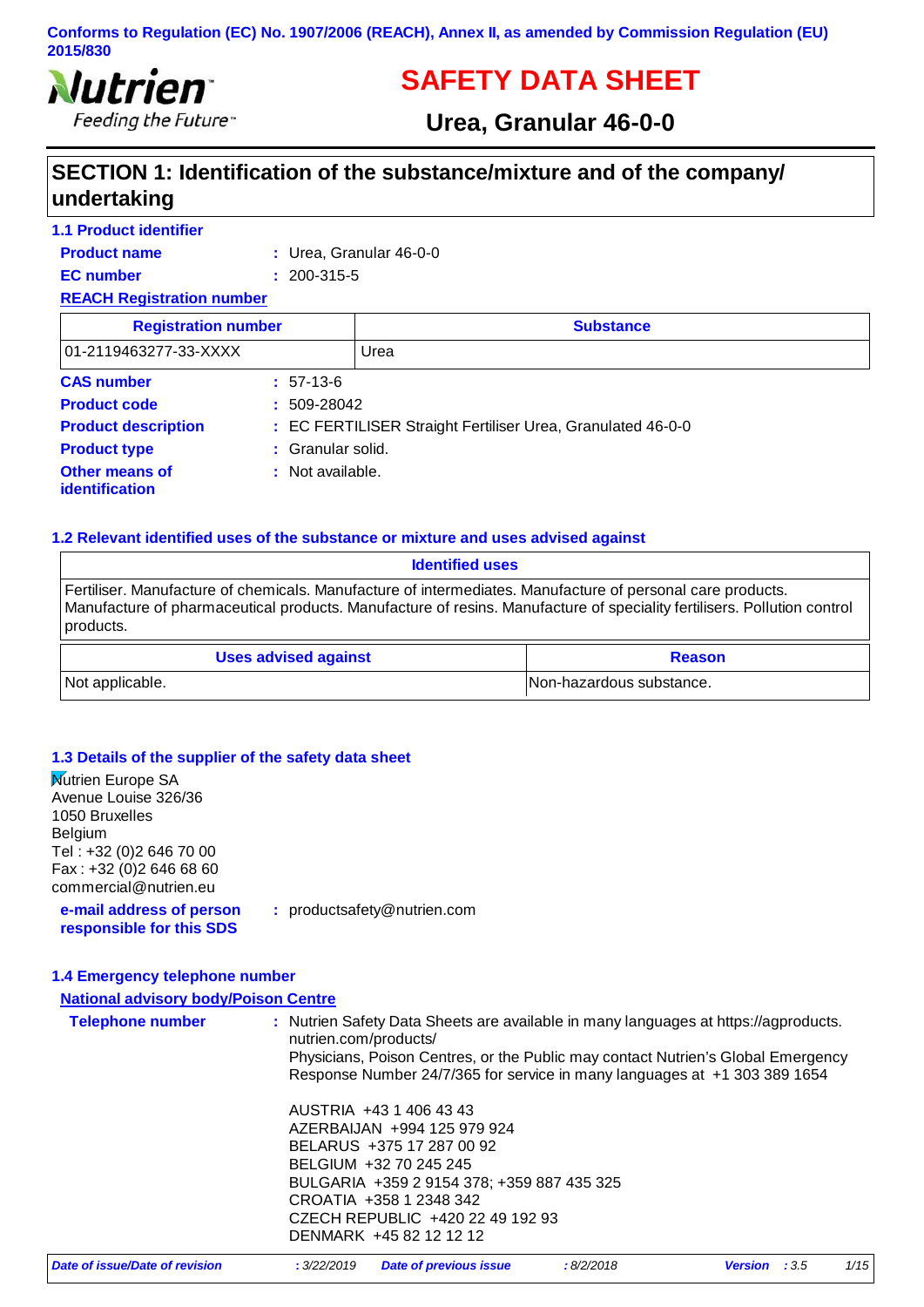*Urea, Granular 46-0-0*

# **SECTION 1: Identification of the substance/mixture and of the company/ undertaking**

| ESTONIA 16662; +372 62 69 379                                                                               |
|-------------------------------------------------------------------------------------------------------------|
| FINLAND +358 9 471977                                                                                       |
| <b>FRANCE</b>                                                                                               |
| Angers +33 (0) 2 41 48 21 21                                                                                |
| Bordeaux +33 (0) 5 56 96 40 80                                                                              |
| Lille 0800 59 59 59 (national callers)                                                                      |
| Lyon +33 (0) 4 72 11 69 11                                                                                  |
| Marseille +33 (0)4 91 75 25 25                                                                              |
| Nancy +33 (0) 3 83 22 50 50                                                                                 |
| Paris +33 (0) 1 40 05 48 48                                                                                 |
| Rennes +33 (0) 2 99 59 22 22                                                                                |
| Strasbourg +33 (0)3 88 37 37 37                                                                             |
| Toulouse +33 (0) 5 61 77 74 47                                                                              |
| GEORGIA +995 99 53 33 20                                                                                    |
| <b>GERMANY</b>                                                                                              |
| Berlin +49 30 192 40                                                                                        |
| Bonn +49 228 192 40                                                                                         |
|                                                                                                             |
| Erfurt +49 361 730 730                                                                                      |
| Freiburg +49 761 192 40                                                                                     |
| Goettingen +49 551 192 40                                                                                   |
| Homburg (Saar) +49 6841 192 40                                                                              |
| Mainz +49 6131 192 40                                                                                       |
| Munich +49 89 192 40                                                                                        |
| GREECE +30 21 07 79 37 77                                                                                   |
| HUNGARY +36 80 20 11 99                                                                                     |
| ICELAND +354 543 22 22                                                                                      |
| IRELAND +353 1 837 9964 (medical professionals) +353 1 809 2166 (public)                                    |
| ISRAEL +972 4 854 19 00                                                                                     |
| <b>ITALY</b>                                                                                                |
| Bergamo +39 800 883 300                                                                                     |
| Firenze +39 55 794 7819                                                                                     |
| Foggia +39 881 732 326                                                                                      |
| Genoa +39 10 563 62 45                                                                                      |
| Milan +39 02 6610 1029                                                                                      |
| Padova +39 49 827 50 78                                                                                     |
| Pavia +39 38 224 444                                                                                        |
| Rome +39 06 305 43 43                                                                                       |
| Turin +39 011 663 7637                                                                                      |
| KAZAKHSTAN +7 3272 925 868                                                                                  |
| LITHUANIA +370 5 236 20 52; +370 687 533 78                                                                 |
| NETHERLANDS +31 30 274 88 88                                                                                |
| NORWAY +47 22 59 13 00                                                                                      |
| <b>POLAND</b>                                                                                               |
| Gdansk +48 58 682 04 04                                                                                     |
| Krakow +48 12 411 99 99                                                                                     |
| Lòdz +48 42 63 14 724                                                                                       |
| Sosnowiec +48 32 266 11 45                                                                                  |
| Warszawa +48 22 619 66 54                                                                                   |
| Wroclaw +48 71 343 30 08                                                                                    |
| PORTUGAL 808 250 143 (national callers)                                                                     |
| ROMANIA +402 212 106 282                                                                                    |
| <b>RUSSIAN FEDERATION</b>                                                                                   |
| Ekaterinburg +7 343 229 98 57                                                                               |
| Moscow +7 495 628 1687                                                                                      |
| Saint-Petersburg +7 921 757 3228                                                                            |
| SERBIA +381 11 3608 440                                                                                     |
| SLOVAKIA +421 2 5477 4166                                                                                   |
| SLOVENIA +386 41 635 500                                                                                    |
|                                                                                                             |
|                                                                                                             |
| SPAIN +34 91 562 0420                                                                                       |
| SWEDEN 112 (national callers); +46 (0)10 456 6700<br>SWITZERLAND +41 44 251 51 51 (in Switzerland dial 145) |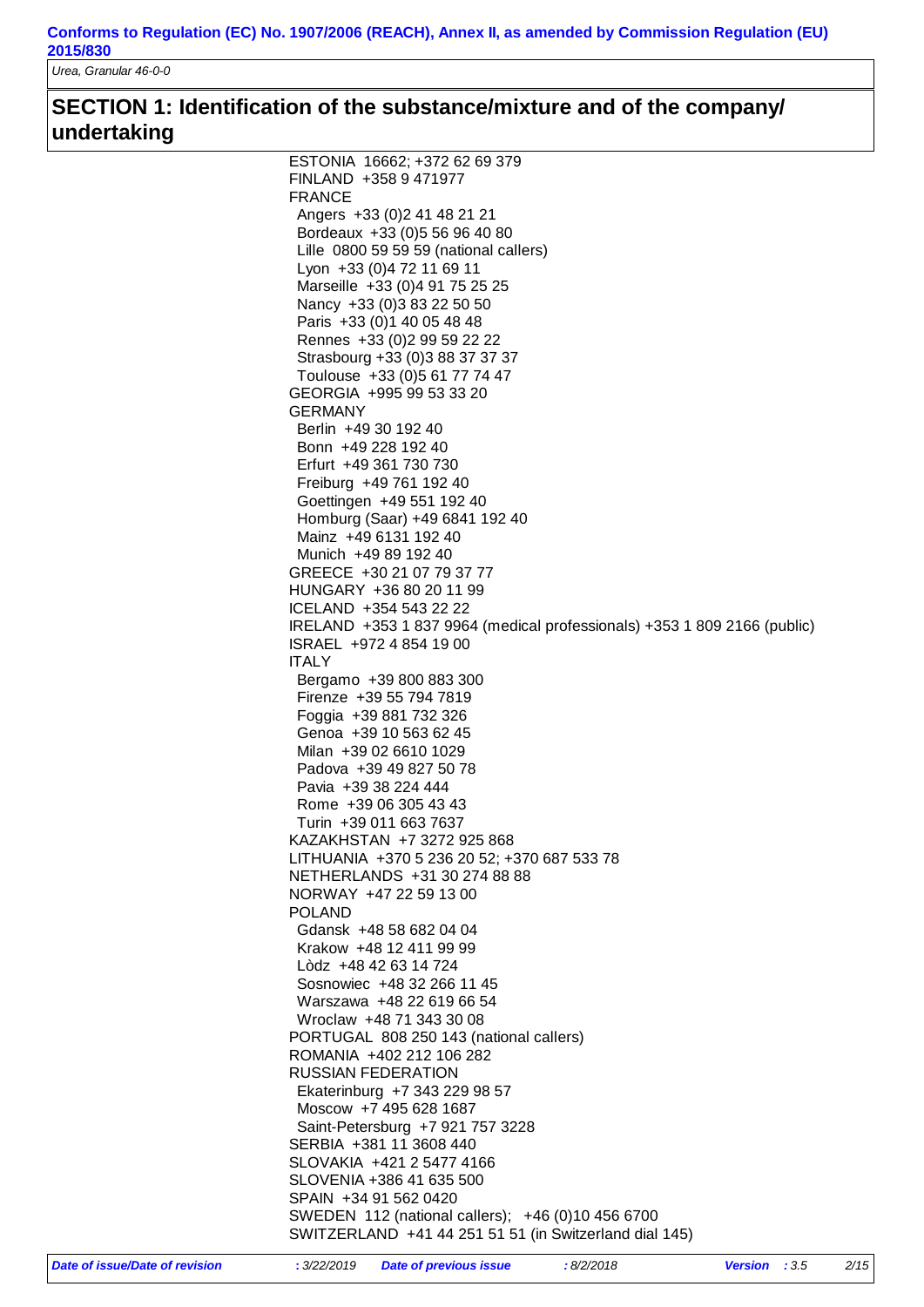*Urea, Granular 46-0-0*

# **SECTION 1: Identification of the substance/mixture and of the company/ undertaking**

|                           | THE FORMER YUGOSLAVIA +38 923 147 635                |
|---------------------------|------------------------------------------------------|
|                           | TURKEY +90 0312 433 70 01 or 0 800 314 7900          |
|                           | UNITED KINGDOM                                       |
|                           | Belfast 844 892 0111                                 |
|                           | Birmingham 844 892 0111                              |
|                           | Edinburgh 844 892 0111                               |
|                           | Newcastle Upon Tyne +44 191 2606182; +44 191 2606180 |
|                           | Penarth 844 892 0111                                 |
| <b>Supplier</b>           |                                                      |
| <b>Telephone number</b>   | : Mutrien Europe SA                                  |
|                           | <b>EMERGENCY TELEPHONE NUMBERS:</b>                  |
|                           | Transportation: 00-1-303-389-1654                    |
|                           | Medical: 00-1-303-389-1654                           |
| <b>Hours of operation</b> | : 24/7/365                                           |
|                           |                                                      |

# **SECTION 2: Hazards identification**

## **2.1 Classification of the substance or mixture**

**Classification according to Regulation (EC) No. 1272/2008 [CLP/GHS] Product definition : Mono-constituent substance** The product is NOT classified as hazardous according to Regulation (EC) 1272/2008 as amended.

See Section 11 for more detailed information on health effects and symptoms. See Section 16 for the full text of the H statements declared above.

| 2.2 Label elements       |  |
|--------------------------|--|
| <b>Hazard pictograms</b> |  |



| <b>Signal word</b>                                                                                                                                              | : No signal word.                                                                                                                |  |  |
|-----------------------------------------------------------------------------------------------------------------------------------------------------------------|----------------------------------------------------------------------------------------------------------------------------------|--|--|
| <b>Hazard statements</b>                                                                                                                                        | : No known significant effects or critical hazards.                                                                              |  |  |
| <b>Precautionary statements</b>                                                                                                                                 |                                                                                                                                  |  |  |
| <b>General</b>                                                                                                                                                  | : Read label before use. Keep out of reach of children. If medical advice is needed,<br>have product container or label at hand. |  |  |
| <b>Prevention</b>                                                                                                                                               | : Not applicable.                                                                                                                |  |  |
| <b>Response</b>                                                                                                                                                 | : Not applicable.                                                                                                                |  |  |
| <b>Storage</b>                                                                                                                                                  | : Not applicable.                                                                                                                |  |  |
| <b>Disposal</b>                                                                                                                                                 | : Not applicable.                                                                                                                |  |  |
| <b>Hazardous ingredients</b>                                                                                                                                    | : Not applicable.                                                                                                                |  |  |
| <b>Supplemental label</b><br>elements                                                                                                                           | : Safety data sheet available on request.                                                                                        |  |  |
| <b>Annex XVII - Restrictions</b><br>on the manufacture,<br>placing on the market and<br>use of certain dangerous<br>substances, mixtures and<br><b>articles</b> | : Not applicable.                                                                                                                |  |  |
| <b>Special packaging requirements</b>                                                                                                                           |                                                                                                                                  |  |  |
| <b>Containers to be fitted</b><br>with child-resistant<br>fastenings                                                                                            | : Not applicable.                                                                                                                |  |  |
|                                                                                                                                                                 |                                                                                                                                  |  |  |

*Date of issue/Date of revision* **:** *3/22/2019 Date of previous issue : 8/2/2018 Version : 3.5 3/15*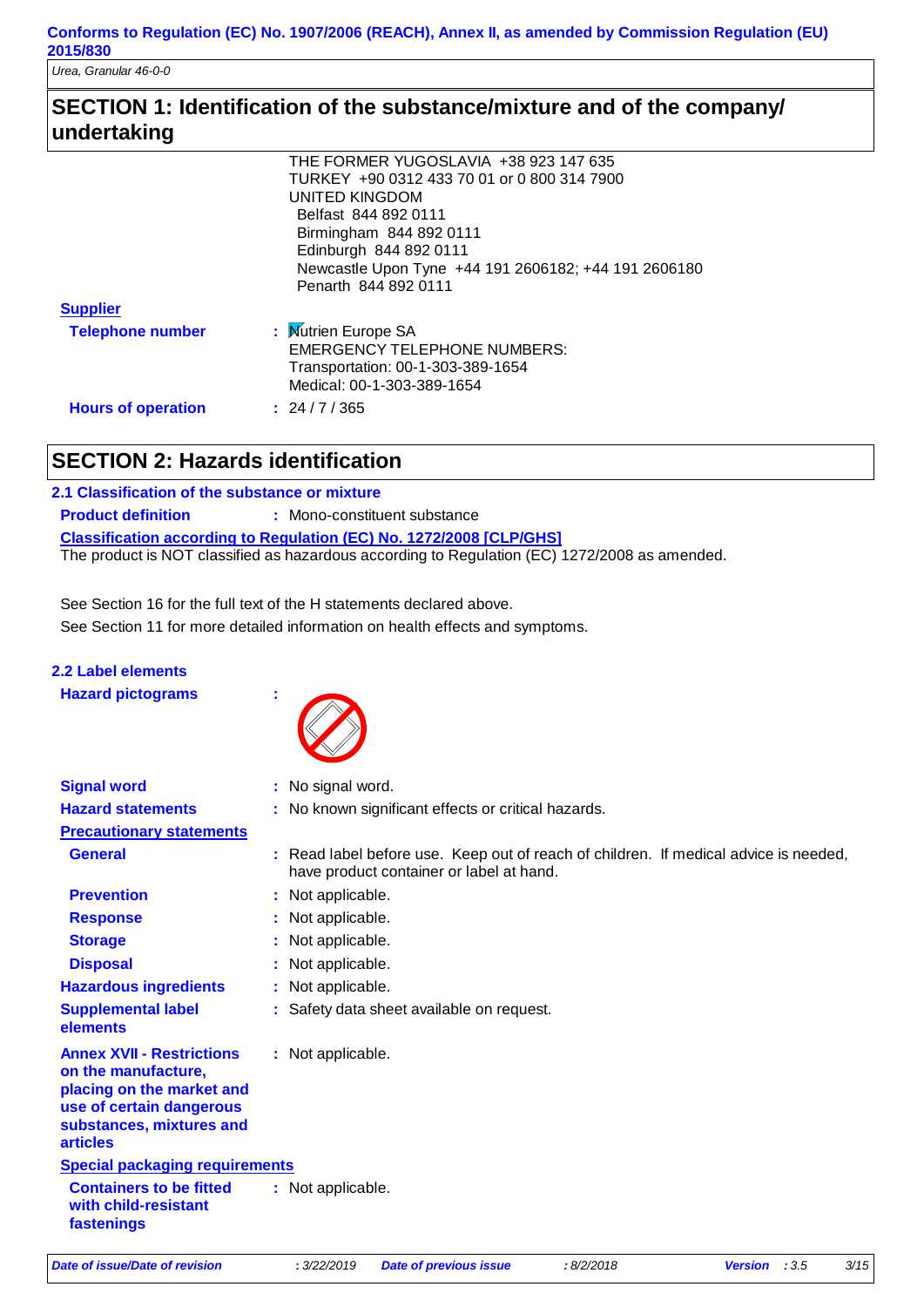## **SECTION 2: Hazards identification**

| <b>Tactile warning of danger</b> | Not applicable. |
|----------------------------------|-----------------|
|----------------------------------|-----------------|

#### **2.3 Other hazards**

| <b>Substance meets the</b><br>criteria for PBT according<br>to Regulation (EC) No.<br><b>1907/2006, Annex XIII</b>  | $:$ No.                                                                                                                                        |
|---------------------------------------------------------------------------------------------------------------------|------------------------------------------------------------------------------------------------------------------------------------------------|
| <b>Substance meets the</b><br>criteria for vPvB according<br>to Regulation (EC) No.<br><b>1907/2006, Annex XIII</b> | : Not available.                                                                                                                               |
| Other hazards which do<br>not result in classification                                                              | : Handling and/or processing of this material may generate a dust which can cause<br>mechanical irritation of the eyes, skin, nose and throat. |

# **SECTION 3: Composition/information on ingredients**

| <b>3.1 Substances</b><br>Mono-constituent substance |                                                                    |    |                                               |      |
|-----------------------------------------------------|--------------------------------------------------------------------|----|-----------------------------------------------|------|
| <b>Product/ingredient name</b>                      | <b>Identifiers</b>                                                 | ℅  | <b>Regulation (EC) No.</b><br>1272/2008 [CLP] | Type |
| Urea                                                | REACH#:<br>01-2119463277-33-XXXX <br>EC: 200-315-5<br>CAS: 57-13-6 | 98 | Not classified.                               | [A]  |

There are no additional ingredients present which, within the current knowledge of the supplier, are classified and contribute to the classification of the substance and hence require reporting in this section.

#### Type

[A] Constituent

[B] Impurity

[C] Stabilising additive

Occupational exposure limits, if available, are listed in Section 8.

## **SECTION 4: First aid measures**

#### **4.1 Description of first aid measures**

| <b>Eye contact</b>                | : Immediately flush eyes with plenty of water, occasionally lifting the upper and lower<br>eyelids. Check for and remove any contact lenses. Get medical attention if irritation<br>occurs.                                                                                                                                                                                                                             |
|-----------------------------------|-------------------------------------------------------------------------------------------------------------------------------------------------------------------------------------------------------------------------------------------------------------------------------------------------------------------------------------------------------------------------------------------------------------------------|
| <b>Inhalation</b>                 | : No known significant effects or critical hazards. Remove to fresh air and keep at rest<br>in a position comfortable for breathing. Get medical attention if symptoms occur. In a<br>fire, hazardous decomposition products may be produced. In case of inhalation of<br>decomposition products in a fire, symptoms may be delayed. The exposed person<br>may need to be kept under medical surveillance for 48 hours. |
| <b>Skin contact</b>               | : No known effect after skin contact. Rinse with water for a few minutes. Get medical<br>attention if irritation develops.                                                                                                                                                                                                                                                                                              |
| <b>Ingestion</b>                  | : Wash out mouth with water. If material has been swallowed and the exposed person<br>is conscious, give small quantities of water to drink. Do not induce vomiting unless<br>directed to do so by medical personnel. Get medical attention if symptoms occur.                                                                                                                                                          |
| <b>Protection of first-aiders</b> | : No action shall be taken involving any personal risk or without suitable training.<br>Mouth-to-mouth resuscitation of oral exposure patients is not recommended. First-<br>aiders with contaminated clothing should be properly decontaminated.                                                                                                                                                                       |

#### **4.2 Most important symptoms and effects, both acute and delayed**

| <b>Over-exposure signs/symptoms</b> |                                                  |  |  |
|-------------------------------------|--------------------------------------------------|--|--|
| Eye contact                         | : May cause irritation due to mechanical action. |  |  |
| <b>Inhalation</b>                   | : No specific data.                              |  |  |
| <b>Skin contact</b>                 | : No specific data.                              |  |  |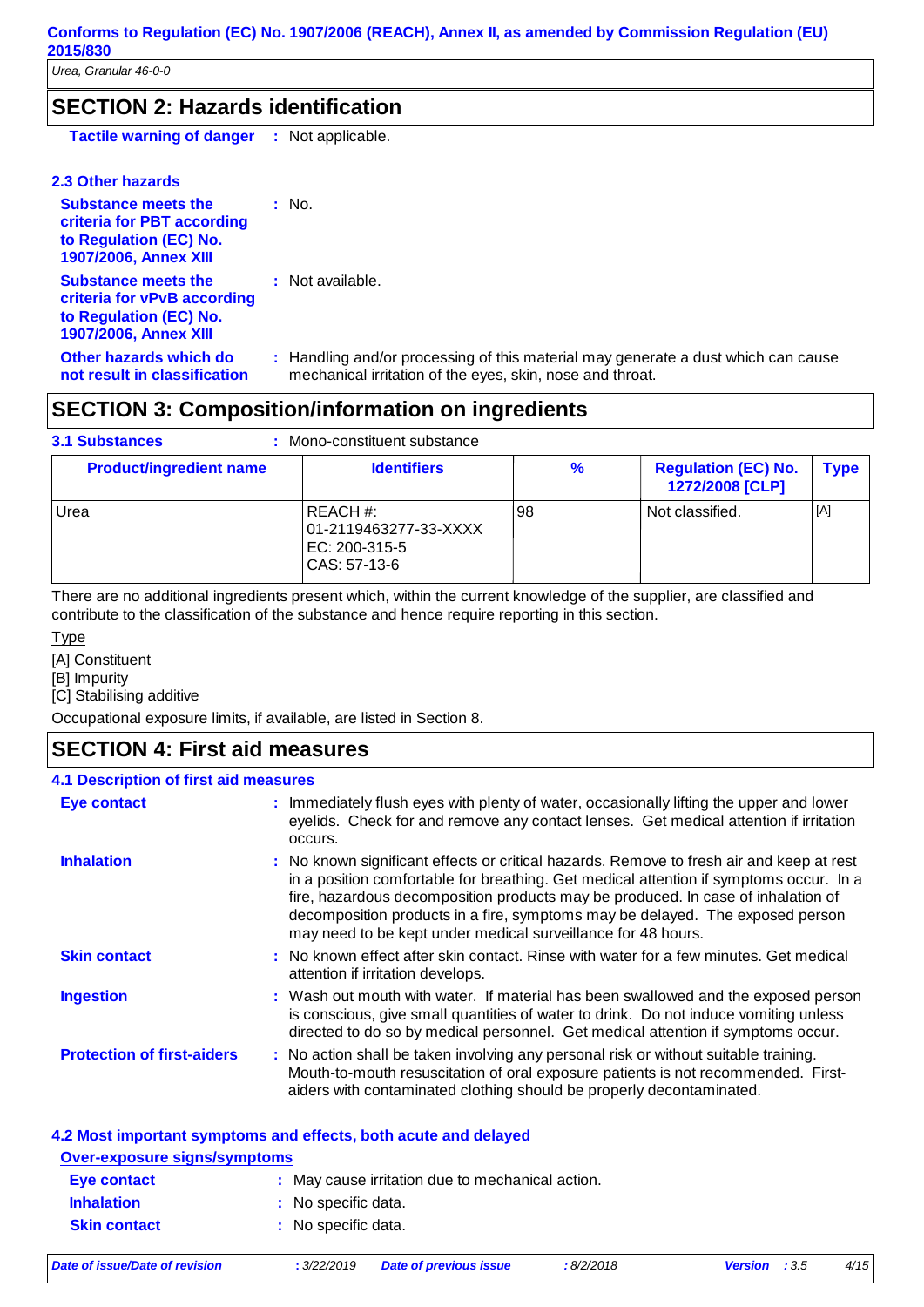*Urea, Granular 46-0-0*

|                  | <b>SECTION 4: First aid measures</b> |  |
|------------------|--------------------------------------|--|
| <b>Ingestion</b> | : No specific data.                  |  |

## **4.3 Indication of any immediate medical attention and special treatment needed**

| <b>Notes to physician</b>  | : Treat symptomatically. Contact poison treatment specialist immediately if large<br>quantities have been ingested or inhaled. In case of inhalation of decomposition<br>products in a fire, symptoms may be delayed. The exposed person may need to be<br>kept under medical surveillance for 48 hours. For professional, multilingual, medical<br>support, in case of medical emergencies involving Nutrien products, telephone the<br>Nutrien global 24 hour Emergency Number: 00-1-303-389-1654. |
|----------------------------|------------------------------------------------------------------------------------------------------------------------------------------------------------------------------------------------------------------------------------------------------------------------------------------------------------------------------------------------------------------------------------------------------------------------------------------------------------------------------------------------------|
| <b>Specific treatments</b> | : No specific treatment.                                                                                                                                                                                                                                                                                                                                                                                                                                                                             |

# **SECTION 5: Firefighting measures**

| 5.1 Extinguishing media                                   |                                                                                                                                                                                                                                                                                                                                                                       |
|-----------------------------------------------------------|-----------------------------------------------------------------------------------------------------------------------------------------------------------------------------------------------------------------------------------------------------------------------------------------------------------------------------------------------------------------------|
| <b>Suitable extinguishing</b><br>media                    | : Non-flammable. Material will not burn. Decomposes on heating. Use an<br>extinguishing agent suitable for the surrounding fire.                                                                                                                                                                                                                                      |
| <b>Unsuitable extinguishing</b><br>media                  | : Not applicable.                                                                                                                                                                                                                                                                                                                                                     |
| 5.2 Special hazards arising from the substance or mixture |                                                                                                                                                                                                                                                                                                                                                                       |
| <b>Hazards from the</b><br>substance or mixture           | : In a fire, hazardous decomposition products may be produced. Exposure to<br>decomposition products may cause a health hazard.                                                                                                                                                                                                                                       |
| <b>Hazardous combustion</b><br>products                   | : Decomposition products may include the following materials:<br>carbon dioxide<br>carbon monoxide<br>nitrogen oxides                                                                                                                                                                                                                                                 |
| <b>5.3 Advice for firefighters</b>                        |                                                                                                                                                                                                                                                                                                                                                                       |
| <b>Special protective actions</b><br>for fire-fighters    | : Promptly isolate the scene by removing all persons from the vicinity of the incident if<br>there is a fire. Move containers from fire area if this can be done without risk. Use<br>water spray to keep fire-exposed containers cool. Collect contaminated fire-fighting<br>water separately. It must not enter the sewage system.                                  |
| <b>Special protective</b><br>equipment for fire-fighters  | : Fire-fighters should wear appropriate protective equipment and self-contained<br>breathing apparatus (SCBA) with a full face-piece operated in positive pressure<br>mode. Clothing for fire-fighters (including helmets, protective boots and gloves)<br>conforming to European standard EN 469 will provide a basic level of protection for<br>chemical incidents. |
| <b>Additional information</b>                             | : If mixed with chlorine or hypochlorites, it may form nitrogen trichloride which may<br>explode spontaneously in air.                                                                                                                                                                                                                                                |

# **SECTION 6: Accidental release measures**

| 6.1 Personal precautions, protective equipment and emergency procedures |  |                                                                                                                                                                                                                                            |  |  |  |
|-------------------------------------------------------------------------|--|--------------------------------------------------------------------------------------------------------------------------------------------------------------------------------------------------------------------------------------------|--|--|--|
| For non-emergency<br>personnel                                          |  | : No action shall be taken involving any personal risk or without suitable training. Keep<br>unnecessary and unprotected personnel from entering. Avoid breathing dust. Put on<br>appropriate personal protective equipment.               |  |  |  |
|                                                                         |  | For emergency responders : If specialised clothing is required to deal with the spillage, take note of any<br>information in Section 8 on suitable and unsuitable materials. See also the<br>information in "For non-emergency personnel". |  |  |  |
| <b>6.2 Environmental</b><br><b>precautions</b>                          |  | : Avoid dispersal of spilt material and runoff and contact with soil, waterways, drains<br>and sewers. Inform the relevant authorities if the product has caused adverse<br>impacts (sewers, waterways, soil or air).                      |  |  |  |
| 6.3 Methods and material for containment and cleaning up                |  |                                                                                                                                                                                                                                            |  |  |  |
| <b>Small spill</b>                                                      |  | : Move containers from spill area. Recover the material and use it for its intended<br>purpose.                                                                                                                                            |  |  |  |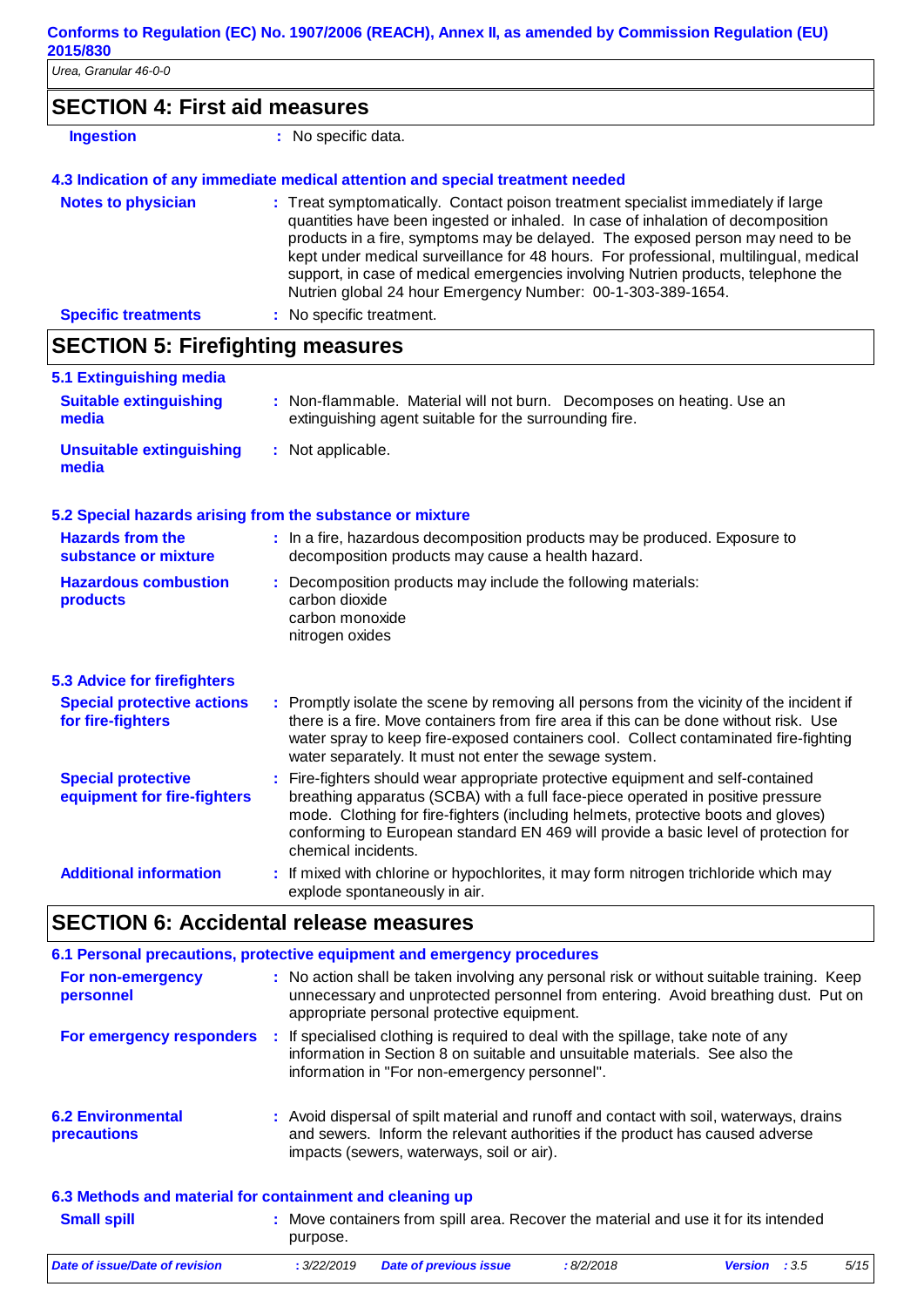## **SECTION 6: Accidental release measures**

| <b>Large spill</b>                        | : Move containers from spill area. Prevent entry into sewers, water courses,<br>basements or confined areas. Avoid creating dusty conditions and prevent wind<br>dispersal. Recover the material and use it for its intended purpose. Note: see Section<br>1 for emergency contact information and Section 13 for waste disposal. |
|-------------------------------------------|-----------------------------------------------------------------------------------------------------------------------------------------------------------------------------------------------------------------------------------------------------------------------------------------------------------------------------------|
| 6.4 Reference to other<br><b>sections</b> | : See Section 1 for emergency contact information.<br>See Section 8 for information on appropriate personal protective equipment.<br>See Section 13 for additional waste treatment information.                                                                                                                                   |
|                                           |                                                                                                                                                                                                                                                                                                                                   |

## **SECTION 7: Handling and storage**

The information in this section contains generic advice and guidance.

#### **7.1 Precautions for safe handling**

| <b>Protective measures</b>                       | : Put on appropriate personal protective equipment (see Section 8). Avoid breathing<br>dust. Prevent dust accumulation. Wear appropriate respirator when ventilation is<br>inadequate.                                                                |
|--------------------------------------------------|-------------------------------------------------------------------------------------------------------------------------------------------------------------------------------------------------------------------------------------------------------|
| <b>Advice on general</b><br>occupational hygiene | : Workers should wash hands and face before eating, drinking and smoking. Do not<br>ingest. Remove contaminated clothing and protective equipment before entering<br>eating areas. See also Section 8 for additional information on hygiene measures. |

#### **7.2 Conditions for safe storage, including any incompatibilities**

Store in accordance with local regulations. May form steep piles that can collapse without warning when stored in bulk. Avoid forming steep slopes when removing product. Ensure that bulk bags or smaller packaged products stored in tiers are stacked, racked, blocked, interlocked, or otherwise secured to prevent sliding, rolling, or collapse. Use caution when opening truck or railcar doors as product may have shifted during transport.

Must be stored in a dry location. Absorbs moisture on long-term storage under high humidity conditions. Store away from incompatible materials (see Section 10). When product is stored in sealable containers, keep container tightly closed and sealed until ready for use. Sealable containers that have been opened must be carefully resealed and kept upright to prevent leakage. Do not store in unlabeled containers.

#### **7.3 Specific end use(s)**

**Recommendations :**

Fertiliser. Manufacture of fertilisers and nitrogen compounds

**Industrial sector specific : solutions**

: Non-hazardous substance. Not applicable

## **SECTION 8: Exposure controls/personal protection**

#### **8.1 Control parameters**

#### **Occupational exposure limits**

No exposure limit value known.

**Recommended monitoring procedures :** If this product contains ingredients with exposure limits, personal, workplace atmosphere or biological monitoring may be required to determine the effectiveness of the ventilation or other control measures and/or the necessity to use respiratory protective equipment. Reference should be made to monitoring standards, such as the following: European Standard EN 689 (Workplace atmospheres - Guidance for the assessment of exposure by inhalation to chemical agents for comparison with limit values and measurement strategy) European Standard EN 14042 (Workplace atmospheres - Guide for the application and use of procedures for the assessment of exposure to chemical and biological agents) European Standard EN 482 (Workplace atmospheres - General requirements for the performance of procedures for the measurement of chemical agents) Reference to national guidance documents for methods for the determination of hazardous substances will also be required.

#### **DNELs/DMELs**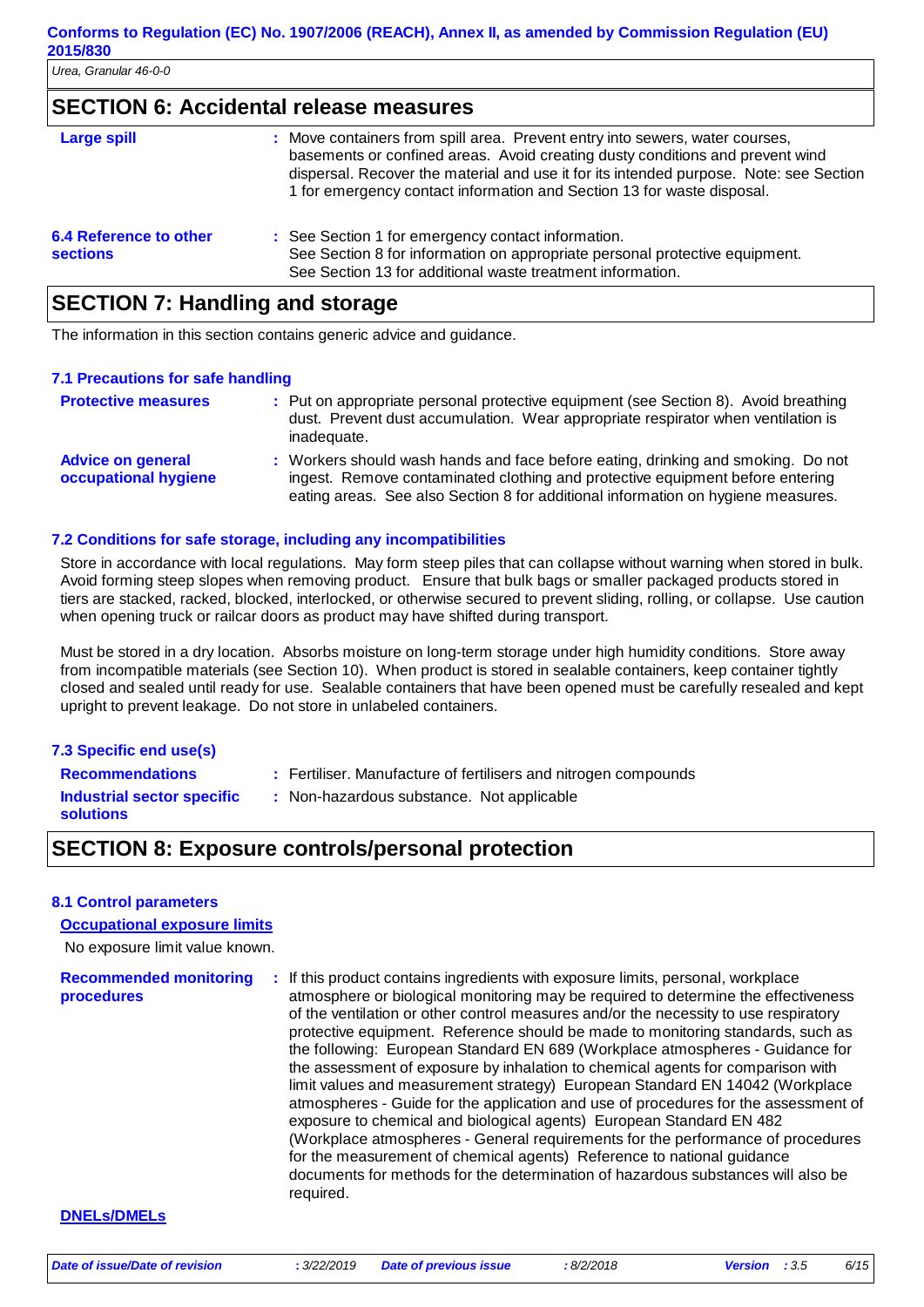| <b>SECTION 8: Exposure controls/personal protection</b>                                                                                                                                                                                                                                                                           |                                                                                                                                                                                                                                                                                |                                                                                                                                                                                                                                                                                                                                                                                                                                                               |                                                                                                                                                                                                                                                                                                                                                                                                                                                     |                                       |                      |                                   |                      |  |
|-----------------------------------------------------------------------------------------------------------------------------------------------------------------------------------------------------------------------------------------------------------------------------------------------------------------------------------|--------------------------------------------------------------------------------------------------------------------------------------------------------------------------------------------------------------------------------------------------------------------------------|---------------------------------------------------------------------------------------------------------------------------------------------------------------------------------------------------------------------------------------------------------------------------------------------------------------------------------------------------------------------------------------------------------------------------------------------------------------|-----------------------------------------------------------------------------------------------------------------------------------------------------------------------------------------------------------------------------------------------------------------------------------------------------------------------------------------------------------------------------------------------------------------------------------------------------|---------------------------------------|----------------------|-----------------------------------|----------------------|--|
| <b>Product/ingredient name</b>                                                                                                                                                                                                                                                                                                    |                                                                                                                                                                                                                                                                                | <b>Type</b>                                                                                                                                                                                                                                                                                                                                                                                                                                                   | <b>Exposure</b>                                                                                                                                                                                                                                                                                                                                                                                                                                     | <b>Value</b>                          | <b>Population</b>    |                                   | <b>Effects</b>       |  |
| Urea                                                                                                                                                                                                                                                                                                                              |                                                                                                                                                                                                                                                                                | <b>DNEL</b><br><b>DNEL</b>                                                                                                                                                                                                                                                                                                                                                                                                                                    | Short term<br>Inhalation<br>Short term<br>Inhalation                                                                                                                                                                                                                                                                                                                                                                                                | 292 mg/m <sup>3</sup><br>125 mg/m $3$ | Workers<br>Consumers |                                   | Systemic<br>Systemic |  |
| <b>DNEL/DMEL Summary</b>                                                                                                                                                                                                                                                                                                          |                                                                                                                                                                                                                                                                                |                                                                                                                                                                                                                                                                                                                                                                                                                                                               | : Very low toxicity to humans or animals.                                                                                                                                                                                                                                                                                                                                                                                                           |                                       |                      |                                   |                      |  |
| <b>PNECs</b>                                                                                                                                                                                                                                                                                                                      |                                                                                                                                                                                                                                                                                |                                                                                                                                                                                                                                                                                                                                                                                                                                                               |                                                                                                                                                                                                                                                                                                                                                                                                                                                     |                                       |                      |                                   |                      |  |
| <b>Product/ingredient name</b>                                                                                                                                                                                                                                                                                                    |                                                                                                                                                                                                                                                                                |                                                                                                                                                                                                                                                                                                                                                                                                                                                               | <b>Compartment Detail</b>                                                                                                                                                                                                                                                                                                                                                                                                                           |                                       | <b>Value</b>         |                                   | <b>Method Detail</b> |  |
| Urea                                                                                                                                                                                                                                                                                                                              |                                                                                                                                                                                                                                                                                |                                                                                                                                                                                                                                                                                                                                                                                                                                                               | Fresh water                                                                                                                                                                                                                                                                                                                                                                                                                                         | $0,47$ mg/l                           |                      | <b>Assessment Factors:</b><br>100 |                      |  |
| <b>PNEC Summary</b>                                                                                                                                                                                                                                                                                                               |                                                                                                                                                                                                                                                                                |                                                                                                                                                                                                                                                                                                                                                                                                                                                               | : Slightly harmful to aquatic organisms. Very low acute toxicity to fish.                                                                                                                                                                                                                                                                                                                                                                           |                                       |                      |                                   |                      |  |
|                                                                                                                                                                                                                                                                                                                                   |                                                                                                                                                                                                                                                                                |                                                                                                                                                                                                                                                                                                                                                                                                                                                               |                                                                                                                                                                                                                                                                                                                                                                                                                                                     |                                       |                      |                                   |                      |  |
| <b>8.2 Exposure controls</b>                                                                                                                                                                                                                                                                                                      |                                                                                                                                                                                                                                                                                |                                                                                                                                                                                                                                                                                                                                                                                                                                                               |                                                                                                                                                                                                                                                                                                                                                                                                                                                     |                                       |                      |                                   |                      |  |
| : Use with adequate ventilation. If user operations generate dust, fumes, gas, vapour<br><b>Appropriate engineering</b><br>or mist, use process enclosures, local exhaust ventilation or other engineering<br>controls<br>controls to keep worker exposure to airborne contaminants below any<br>recommended or statutory limits. |                                                                                                                                                                                                                                                                                |                                                                                                                                                                                                                                                                                                                                                                                                                                                               |                                                                                                                                                                                                                                                                                                                                                                                                                                                     |                                       |                      |                                   |                      |  |
| <b>Individual protection measures</b>                                                                                                                                                                                                                                                                                             |                                                                                                                                                                                                                                                                                |                                                                                                                                                                                                                                                                                                                                                                                                                                                               |                                                                                                                                                                                                                                                                                                                                                                                                                                                     |                                       |                      |                                   |                      |  |
| <b>Hygiene measures</b>                                                                                                                                                                                                                                                                                                           |                                                                                                                                                                                                                                                                                |                                                                                                                                                                                                                                                                                                                                                                                                                                                               | : Solid, low dustiness. If dust is generated and ventilation is inadequate, use respirator<br>that will protect against dust/mist. Wash hands after handling.                                                                                                                                                                                                                                                                                       |                                       |                      |                                   |                      |  |
| <b>Eye/face protection</b>                                                                                                                                                                                                                                                                                                        |                                                                                                                                                                                                                                                                                | : Safety eyewear complying with an approved standard should be used when a risk<br>assessment indicates this is necessary to avoid exposure to liquid splashes, mists,<br>gases or dusts. If contact is possible, the following protection should be worn,<br>unless the assessment indicates a higher degree of protection: safety glasses with<br>side-shields. If operating conditions cause high dust concentrations to be produced,<br>use dust goggles. |                                                                                                                                                                                                                                                                                                                                                                                                                                                     |                                       |                      |                                   |                      |  |
| <b>Skin protection</b>                                                                                                                                                                                                                                                                                                            |                                                                                                                                                                                                                                                                                |                                                                                                                                                                                                                                                                                                                                                                                                                                                               |                                                                                                                                                                                                                                                                                                                                                                                                                                                     |                                       |                      |                                   |                      |  |
| : No special protection is required. For prolonged or repeated handling, use the<br><b>Hand protection</b><br>following type of gloves: leather work gloves                                                                                                                                                                       |                                                                                                                                                                                                                                                                                |                                                                                                                                                                                                                                                                                                                                                                                                                                                               |                                                                                                                                                                                                                                                                                                                                                                                                                                                     |                                       |                      |                                   |                      |  |
| <b>Body protection</b>                                                                                                                                                                                                                                                                                                            | : Personal protective equipment for the body should be selected based on the task<br>being performed and the risks involved and should be approved by a specialist<br>before handling this product. Cotton or cotton/synthetic overalls or coveralls are<br>normally suitable. |                                                                                                                                                                                                                                                                                                                                                                                                                                                               |                                                                                                                                                                                                                                                                                                                                                                                                                                                     |                                       |                      |                                   |                      |  |
| <b>Other skin protection</b>                                                                                                                                                                                                                                                                                                      |                                                                                                                                                                                                                                                                                | : Appropriate footwear and any additional skin protection measures should be<br>selected based on the task being performed and the risks involved and should be<br>approved by a specialist before handling this product.                                                                                                                                                                                                                                     |                                                                                                                                                                                                                                                                                                                                                                                                                                                     |                                       |                      |                                   |                      |  |
| <b>Respiratory protection</b>                                                                                                                                                                                                                                                                                                     |                                                                                                                                                                                                                                                                                | purpose.                                                                                                                                                                                                                                                                                                                                                                                                                                                      | : Use a properly fitted, air-purifying or air-fed respirator complying with an approved<br>standard if a risk assessment indicates this is necessary. Respirator selection must<br>be based on known or anticipated exposure levels, the hazards of the product and<br>the safe working limits of the selected respirator. Contact your personal protective<br>equipment manufacturer to verify the compatibility of the equipment for the intended |                                       |                      |                                   |                      |  |
| <b>Environmental exposure</b><br>controls                                                                                                                                                                                                                                                                                         |                                                                                                                                                                                                                                                                                |                                                                                                                                                                                                                                                                                                                                                                                                                                                               | : Emissions from ventilation or work process equipment should be checked to ensure<br>they comply with the requirements of environmental protection legislation. In some<br>cases, fume scrubbers, filters or engineering modifications to the process equipment<br>will be necessary to reduce emissions to acceptable levels.                                                                                                                     |                                       |                      |                                   |                      |  |

# **SECTION 9: Physical and chemical properties**

| 9.1 Information on basic physical and chemical properties |                                              |  |  |  |  |
|-----------------------------------------------------------|----------------------------------------------|--|--|--|--|
| <b>Appearance</b>                                         |                                              |  |  |  |  |
| <b>Physical state</b>                                     | : Solid. [Granular solid. Crystals. Powder.] |  |  |  |  |
| <b>Colour</b>                                             | : White.                                     |  |  |  |  |
| <b>Odour</b>                                              | : Odourless.                                 |  |  |  |  |
| <b>Odour threshold</b>                                    | : Not available.                             |  |  |  |  |
|                                                           |                                              |  |  |  |  |

*Date of issue/Date of revision* **:** *3/22/2019 Date of previous issue : 8/2/2018 Version : 3.5 7/15*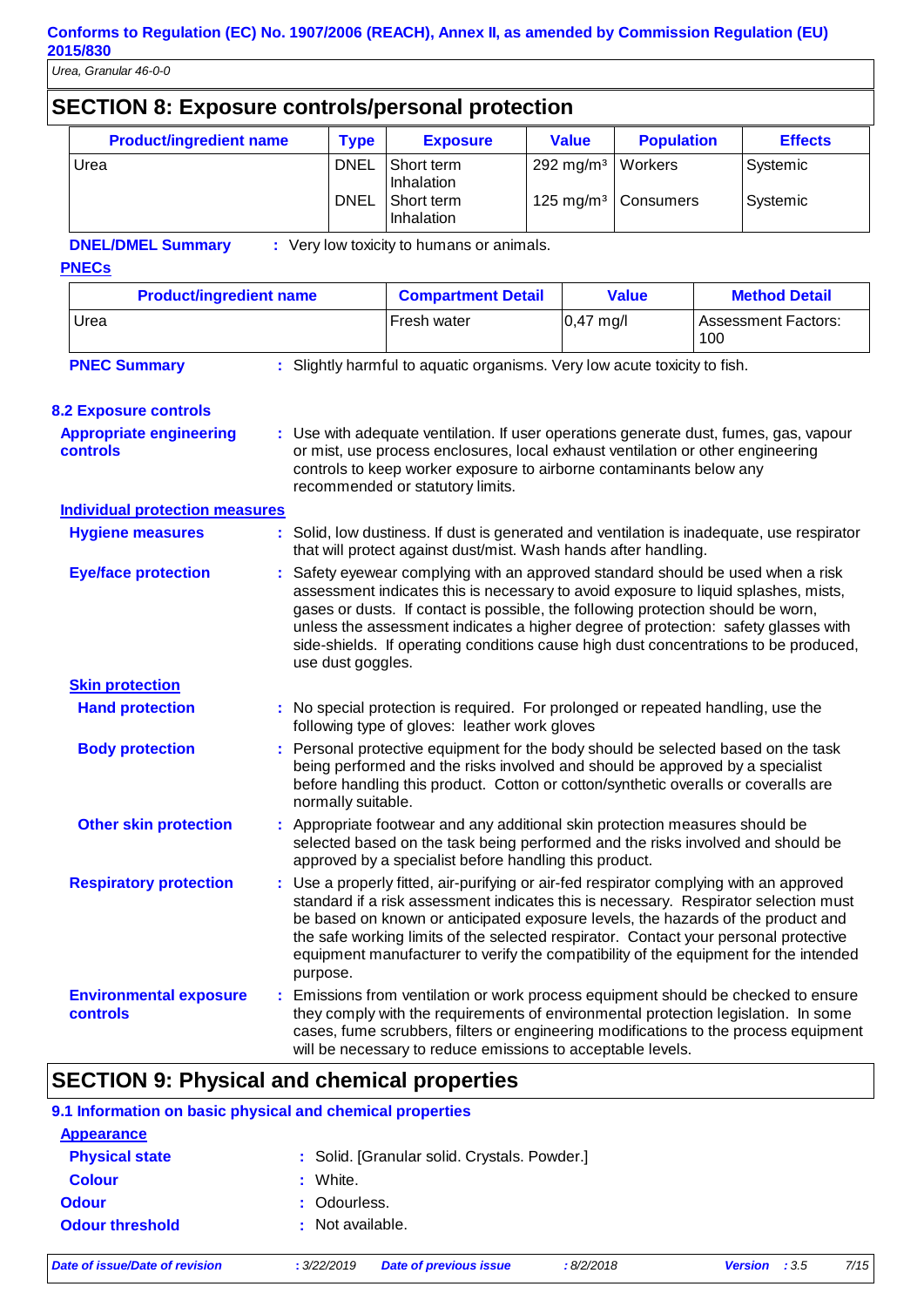*Urea, Granular 46-0-0*

# **SECTION 9: Physical and chemical properties**

| pH                                                            | : 8 [Conc. (% w/w): 10%]                                                                                               |
|---------------------------------------------------------------|------------------------------------------------------------------------------------------------------------------------|
| <b>Melting point/freezing point</b>                           | $: 134^{\circ}$ C                                                                                                      |
| Initial boiling point and boiling<br>range                    | : Not available.                                                                                                       |
| <b>Flash point</b>                                            | : [Product does not sustain combustion.]                                                                               |
| <b>Evaporation rate</b>                                       | : Not available.                                                                                                       |
| <b>Flammability (solid, gas)</b>                              | : Non-flammable substance. Non-combustible.                                                                            |
| <b>Upper/lower flammability or</b><br>explosive limits        | : Not applicable.                                                                                                      |
| <b>Vapour pressure</b>                                        | : $0.0000013$ kPa [20°C]                                                                                               |
| <b>Vapour density</b>                                         | : Not available.                                                                                                       |
| <b>Relative density</b>                                       | : 1.33                                                                                                                 |
| <b>Solubility(ies)</b>                                        | : Easily soluble in the following materials: cold water and hot water.                                                 |
| <b>Partition coefficient: n-octanol/ : &lt;-1.73</b><br>water |                                                                                                                        |
| <b>Auto-ignition temperature</b>                              | : Not applicable.                                                                                                      |
| <b>Decomposition temperature</b>                              | $:$ >135 °C                                                                                                            |
| <b>Viscosity</b>                                              | : Not applicable.                                                                                                      |
| <b>Explosive properties</b>                                   | : If mixed with chlorine or hypochlorites, it may form nitrogen trichloride which may<br>explode spontaneously in air. |
| <b>Oxidising properties</b>                                   | : No oxidising ingredients present.                                                                                    |
| 9.2 Other information                                         |                                                                                                                        |
| <b>Solubility in water</b>                                    | : 624 g/l                                                                                                              |
| <b>Molecular weight</b>                                       | : 60.07 g/mole                                                                                                         |
| No additional information.                                    |                                                                                                                        |

# **SECTION 10: Stability and reactivity**

| <b>10.1 Reactivity</b>                            | : No specific test data related to reactivity available for this product or its ingredients.                                                                                                                                 |
|---------------------------------------------------|------------------------------------------------------------------------------------------------------------------------------------------------------------------------------------------------------------------------------|
| <b>10.2 Chemical stability</b>                    | : The product is stable.                                                                                                                                                                                                     |
| <b>10.3 Possibility of</b><br>hazardous reactions | : Under normal conditions of storage and use, hazardous reactions will not occur.                                                                                                                                            |
| <b>10.4 Conditions to avoid</b>                   | : Avoid creating dusty conditions and prevent wind dispersal. Hygroscopic. Absorbs<br>moisture on long-term storage under high humidity conditions. Store in a dry, cool<br>and well-ventilated area. Protect from moisture. |
| 10.5 Incompatible materials                       | : Reactive or incompatible with the following materials: chlorine-based bleaching<br>agents<br>oxidizing materials                                                                                                           |
| <b>10.6 Hazardous</b><br>decomposition products   | : Under normal conditions of storage and use, hazardous decomposition products<br>should not be produced.                                                                                                                    |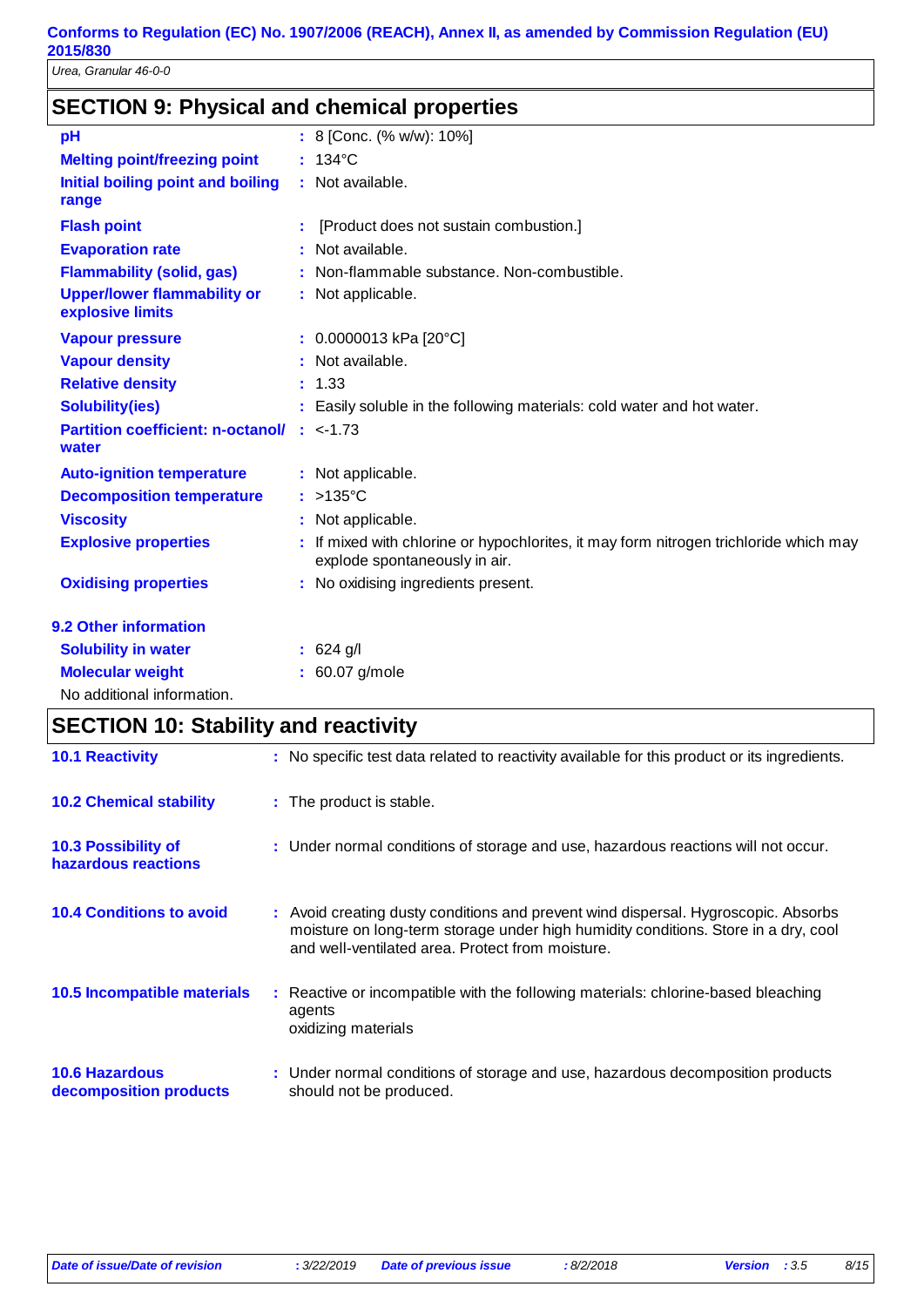## **SECTION 11: Toxicological information**

#### **11.1 Information on toxicological effects**

#### **Acute toxicity**

| <b>Product/ingredient name</b> | <b>Result</b>                                             | <b>Species</b>                                                              | <b>Dose</b>                                           | <b>Exposure</b> |
|--------------------------------|-----------------------------------------------------------|-----------------------------------------------------------------------------|-------------------------------------------------------|-----------------|
| Urea                           | LD50 Oral<br>LD50 Oral<br>LD50 Subcutaneous<br>ILDLo Oral | Mouse - Male<br>Rat - Male<br>Mouse -<br>Female<br>Cattle - Male,<br>Female | 11500 mg/kg<br>14300 mg/kg<br>9200 mg/kg<br>600 mg/kg | -               |

# **Conclusion/Summary :** Very low toxicity to humans or animals. Not considered to be acutely toxic.

|  | <b>Irritation/Corrosion</b> |  |  |  |  |  |
|--|-----------------------------|--|--|--|--|--|
|  |                             |  |  |  |  |  |

| <b>Product/ingredient name</b> | <b>Result</b>          | <b>Species</b> | <b>Score</b> | <b>Exposure</b> | <b>Observation</b> |
|--------------------------------|------------------------|----------------|--------------|-----------------|--------------------|
| Urea                           | Skin - Erythema/Eschar | Rabbit         |              |                 |                    |
| <b>Conclusion/Summary</b>      |                        |                |              |                 |                    |

| <b>Skin</b> | : May cause slight transient irritation. Handling and/or processing of this material may |
|-------------|------------------------------------------------------------------------------------------|
|             | generate a dust which can cause mechanical irritation of the eyes, skin, nose and        |
|             | throat. Effects are not sufficient for classification as hazardous.                      |

- **Eyes Eyes** : May cause slight transient irritation. Handling and/or processing of this material may generate a dust which can cause mechanical irritation of the eyes, skin, nose and throat. Effects are not sufficient for classification as hazardous.
- Respiratory : May cause slight transient irritation. Handling and/or processing of this material may generate a dust which can cause mechanical irritation of the eyes, skin, nose and throat. Effects are not sufficient for classification as hazardous.

|  |  | <b>Sensitisation</b> |  |  |  |
|--|--|----------------------|--|--|--|
|  |  |                      |  |  |  |

| <b>Conclusion/Summary</b> |                            |
|---------------------------|----------------------------|
| <b>Skin</b>               | : Non-sensitiser to skin.  |
| <b>Respiratory</b>        | : Non-sensitiser to lungs. |

**Mutagenicity**

| <b>Product/ingredient name</b> | Test                                               | <b>Experiment</b>                                                                                       | <b>Result</b> |
|--------------------------------|----------------------------------------------------|---------------------------------------------------------------------------------------------------------|---------------|
| Urea                           | OECD 471 Bacterial<br><b>Reverse Mutation Test</b> | Experiment: In vitro<br>Subject: Bacteria<br>Cell: Somatic<br>Metabolic activation: With and<br>without | Negative      |

**Conclusion/Summary :** No mutagenic effect.

**Carcinogenicity**

| <b>Product/ingredient name</b>                            | <b>Result</b>                                       | <b>Species</b>        | <b>Dose</b>              | <b>Exposure</b> |  |  |
|-----------------------------------------------------------|-----------------------------------------------------|-----------------------|--------------------------|-----------------|--|--|
| Urea                                                      | Negative - Oral - TC                                | Rat - Male,<br>Female | 2250 mg/kg<br>Continuous | ٠               |  |  |
| <b>Conclusion/Summary</b>                                 | : No known significant effects or critical hazards. |                       |                          |                 |  |  |
| <b>Reproductive toxicity</b>                              |                                                     |                       |                          |                 |  |  |
| <b>Conclusion/Summary</b>                                 | : No known significant effects or critical hazards. |                       |                          |                 |  |  |
| <b>Teratogenicity</b>                                     |                                                     |                       |                          |                 |  |  |
| <b>Conclusion/Summary</b>                                 | : No known significant effects or critical hazards. |                       |                          |                 |  |  |
| <b>Specific target organ toxicity (single exposure)</b>   |                                                     |                       |                          |                 |  |  |
| Not available.                                            |                                                     |                       |                          |                 |  |  |
| <b>Specific target organ toxicity (repeated exposure)</b> |                                                     |                       |                          |                 |  |  |
| Not available.                                            |                                                     |                       |                          |                 |  |  |
| <b>Aspiration hazard</b>                                  |                                                     |                       |                          |                 |  |  |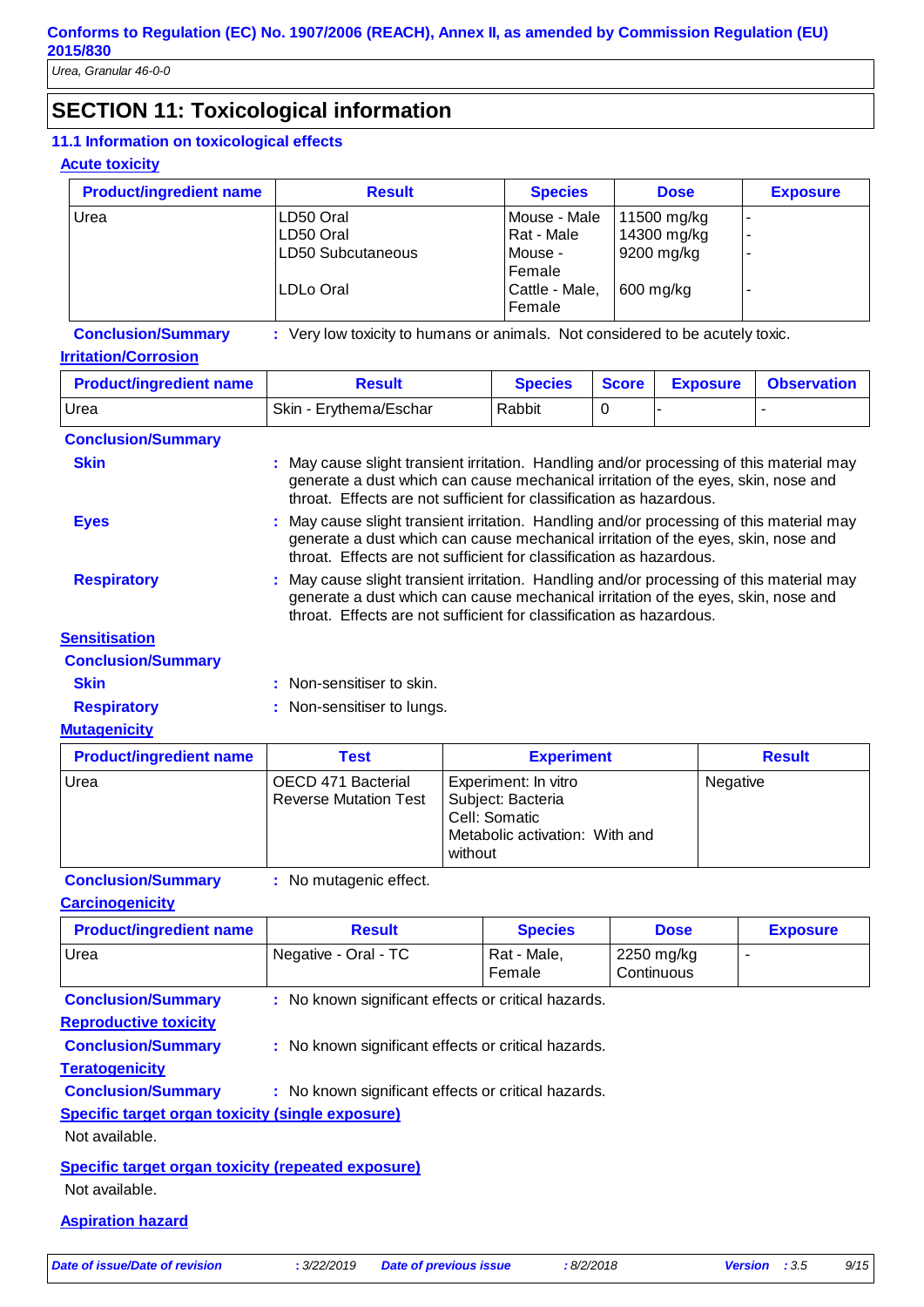# **SECTION 11: Toxicological information**

Not available.

| <b>Information on likely routes</b><br>of exposure | : Skin contact<br>Inhalation (dusts and mists)                                                                                                                                        |
|----------------------------------------------------|---------------------------------------------------------------------------------------------------------------------------------------------------------------------------------------|
| <b>Potential acute health effects</b>              |                                                                                                                                                                                       |
| Eye contact                                        | : No known significant effects or critical hazards.                                                                                                                                   |
| <b>Inhalation</b>                                  | : In a fire, hazardous decomposition products may be produced. Exposure to<br>decomposition products may cause a health hazard. Serious effects may be delayed<br>following exposure. |
| <b>Skin contact</b>                                | : No known significant effects or critical hazards.                                                                                                                                   |
| <b>Ingestion</b>                                   | : No known significant effects or critical hazards.                                                                                                                                   |
|                                                    |                                                                                                                                                                                       |

|                     | Symptoms related to the physical, chemical and toxicological characteristics |
|---------------------|------------------------------------------------------------------------------|
| Eye contact         | : May cause irritation due to mechanical action.                             |
| <b>Inhalation</b>   | : No specific data.                                                          |
| <b>Skin contact</b> | : No specific data.                                                          |
| <b>Ingestion</b>    | : No specific data.                                                          |

#### **Delayed and immediate effects as well as chronic effects from short and long-term exposure**

| $\therefore$ See above. |
|-------------------------|
| : See above.            |
|                         |
| $:$ See above.          |
|                         |

**Potential delayed effects : See below.** 

#### **Potential chronic health effects**

| <b>Product/ingredient name</b> | <b>Result</b>                                       | <b>Species</b>        | <b>Dose</b>              | <b>Exposure</b>         |
|--------------------------------|-----------------------------------------------------|-----------------------|--------------------------|-------------------------|
| Urea                           | Chronic NOAEL Oral                                  | Rat - Male,<br>Female | 2250 mg/kg<br>Continuous | 12 months<br>Continuous |
| <b>Conclusion/Summary</b>      | : No known significant effects or critical hazards. |                       |                          |                         |
| <b>General</b>                 | : No known significant effects or critical hazards. |                       |                          |                         |
| <b>Carcinogenicity</b>         | : No known significant effects or critical hazards. |                       |                          |                         |
| <b>Mutagenicity</b>            | : No known significant effects or critical hazards. |                       |                          |                         |
| <b>Teratogenicity</b>          | : No known significant effects or critical hazards. |                       |                          |                         |
| <b>Developmental effects</b>   | : No known significant effects or critical hazards. |                       |                          |                         |
| <b>Fertility effects</b>       | : No known significant effects or critical hazards. |                       |                          |                         |

#### **Other information :**

: Not available.

# **SECTION 12: Ecological information**

**12.1 Toxicity**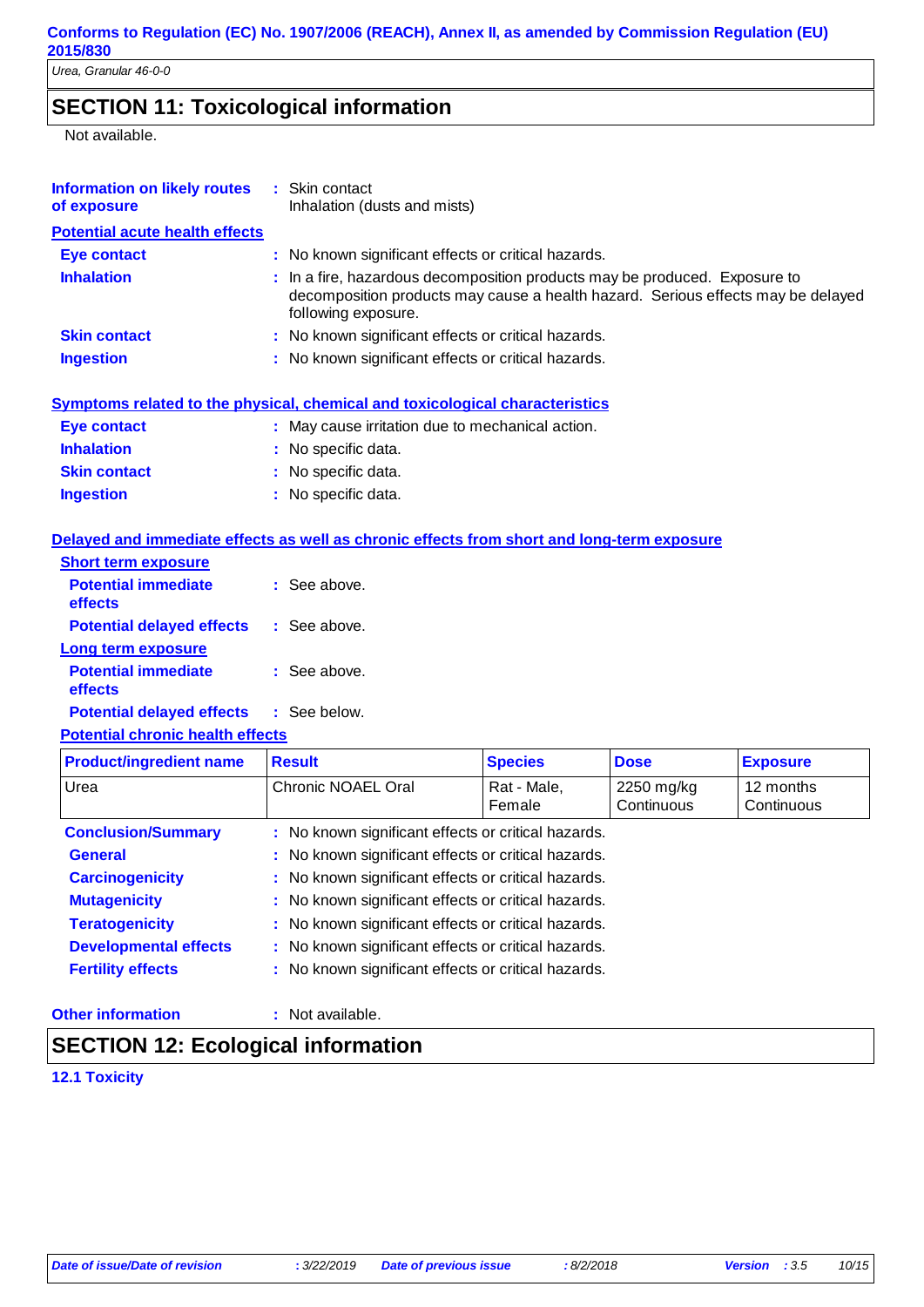# **SECTION 12: Ecological information**

| <b>Product/ingredient name</b> | <b>Result</b>                                             | <b>Species</b>                                                   | <b>Exposure</b>      |
|--------------------------------|-----------------------------------------------------------|------------------------------------------------------------------|----------------------|
| Urea                           | Acute EC50 3910000 ug/L Fresh water                       | Daphnia - Daphnia magna -<br>Neonate - < 24 hours                | 48 hours             |
|                                | Acute LC50 >1000 mg/L Marine water                        | Crustaceans -<br>Chaetogammarus marinus -<br>Young - 5 mm        | 48 hours             |
|                                | Acute LC50 5000 ug/L Fresh water<br>Acute LC50 22500 ug/L | Fish - Colisa fasciata - Fingerling<br>Fish - Tilapia mossambica | 96 hours<br>96 hours |

**Conclusion/Summary :** Practically non-toxic to aquatic organisms. Based on available data, the classification

#### criteria are not met.

#### **12.2 Persistence and degradability**

| <b>Product/ingredient name</b> | <b>Test</b>                                                                     | <b>Result</b>                                     |  | <b>Dose</b>       | <b>Inoculum</b>         |
|--------------------------------|---------------------------------------------------------------------------------|---------------------------------------------------|--|-------------------|-------------------------|
| Urea                           | OECD 302B<br>Inherent<br>Biodegradability:<br>Zahn-Wellens/<br><b>EMPA Test</b> | 96 % - Readily - 16 days                          |  |                   |                         |
| <b>Conclusion/Summary</b>      |                                                                                 | : According to EC criteria: Readily biodegradable |  |                   |                         |
| <b>Product/ingredient name</b> | <b>Aquatic half-life</b>                                                        |                                                   |  | <b>Photolysis</b> | <b>Biodegradability</b> |
| Urea                           |                                                                                 |                                                   |  |                   | Readily                 |

#### **12.3 Bioaccumulative potential**

| <b>Product/ingredient name</b> LogP <sub>ow</sub> |           | <b>BCF</b> | <b>Potential</b> |
|---------------------------------------------------|-----------|------------|------------------|
| Urea                                              | $< -1.73$ |            | <b>I</b> low     |

| <b>12.4 Mobility in soil</b>                     |                  |
|--------------------------------------------------|------------------|
| <b>Soil/water partition</b><br>coefficient (Koc) | : 0.037          |
| <b>Mobility</b>                                  | : Not available. |
| 12.5 Results of PBT and vPvB assessment          |                  |
| <b>PBT</b>                                       | : No             |
|                                                  |                  |

| vPvB | : Not available. |
|------|------------------|
|      |                  |

**12.6 Other adverse effects** : No known significant effects or critical hazards.

## **SECTION 13: Disposal considerations**

The information in this section contains generic advice and guidance.

#### **13.1 Waste treatment methods**

| <b>Product</b>                 |             |                                                                                                                                                                                                                                                                                                                                          |           |                |        |       |
|--------------------------------|-------------|------------------------------------------------------------------------------------------------------------------------------------------------------------------------------------------------------------------------------------------------------------------------------------------------------------------------------------------|-----------|----------------|--------|-------|
| <b>Methods of disposal</b>     |             | : The generation of waste should be avoided or minimised wherever possible. Recycle<br>to process, if possible. Disposal of this product, solutions and any by-products should<br>at all times comply with the requirements of environmental protection and waste<br>disposal legislation and any regional local authority requirements. |           |                |        |       |
| <b>Hazardous waste</b>         |             | : Within the present knowledge of the supplier, this product is not regarded as<br>hazardous waste, as defined by EU Directive 2008/98/EC.                                                                                                                                                                                               |           |                |        |       |
| European waste catalogue (EWC) |             |                                                                                                                                                                                                                                                                                                                                          |           |                |        |       |
| Date of issue/Date of revision | : 3/22/2019 | <b>Date of previous issue</b>                                                                                                                                                                                                                                                                                                            | :8/2/2018 | <b>Version</b> | $-3.5$ | 11/15 |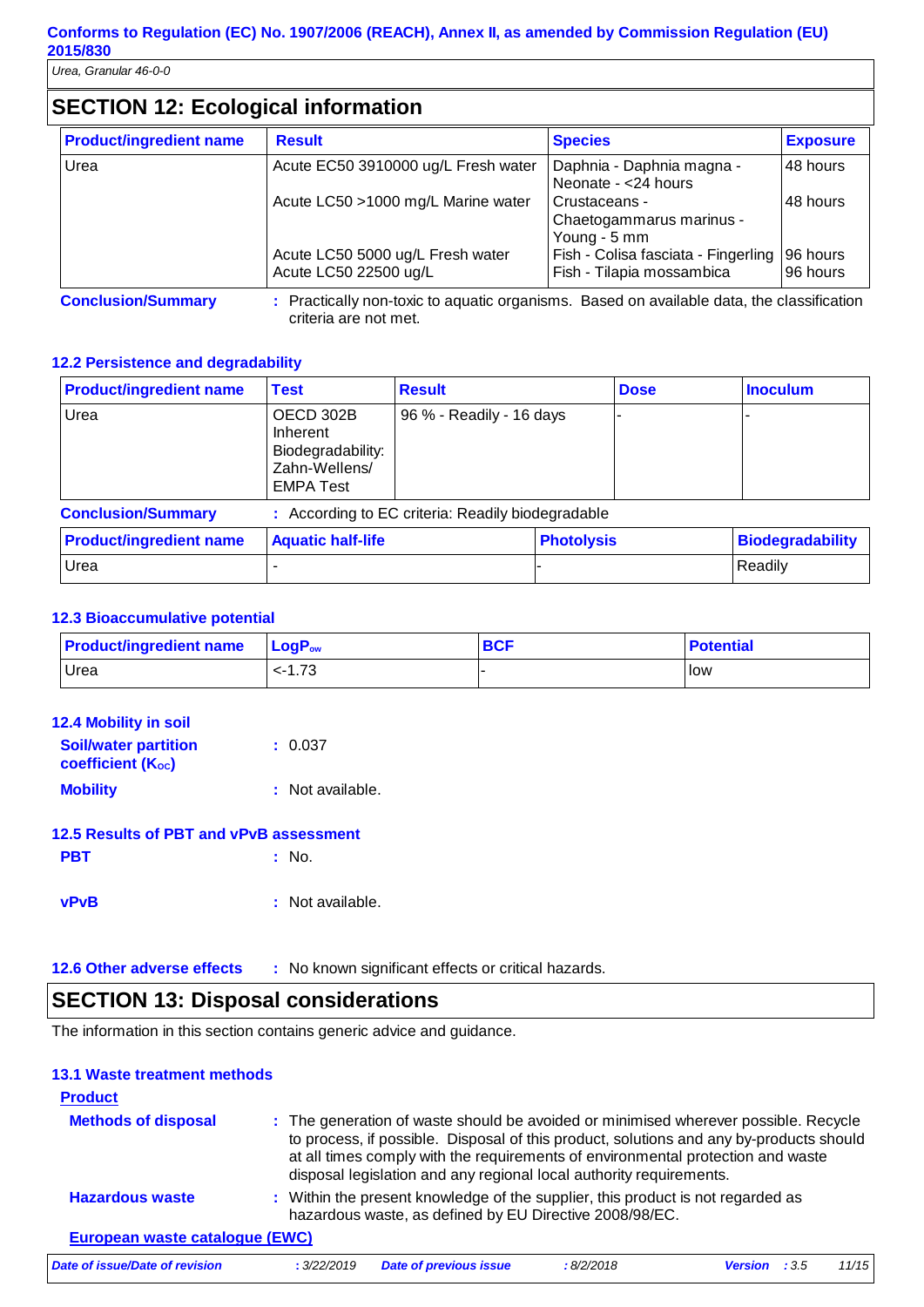## **SECTION 13: Disposal considerations**

| <b>Waste code</b>          | <b>Waste designation</b>                                                                                                                                                                                 |
|----------------------------|----------------------------------------------------------------------------------------------------------------------------------------------------------------------------------------------------------|
| 06 10 99                   | wastes not otherwise specified                                                                                                                                                                           |
| <b>Packaging</b>           |                                                                                                                                                                                                          |
| <b>Methods of disposal</b> | : The generation of waste should be avoided or minimised wherever possible. Waste<br>packaging should be recycled. Incineration or landfill should only be considered<br>when recycling is not feasible. |
| <b>Special precautions</b> | : Empty containers or liners may retain some product residues. Avoid dispersal of spilt<br>material and runoff and contact with soil, waterways, drains and sewers.                                      |

## **SECTION 14: Transport information**

|                                           | <b>ADR/RID</b> | <b>ADN</b>               | <b>IMDG</b>   | <b>ICAO</b>    |
|-------------------------------------------|----------------|--------------------------|---------------|----------------|
| 14.1 UN number                            | Not regulated. | Not regulated.           | Not regulated | Not regulated. |
| 14.2 UN proper<br>shipping name           | ٠              | ۰                        |               |                |
| <b>14.3 Transport</b><br>hazard class(es) | ۰              | ۰                        |               |                |
| 14.4 Packing group                        |                | $\overline{\phantom{a}}$ |               |                |
| 14.5<br><b>Environmental</b><br>hazards   | No.            | No.                      | No.           | No.            |
| <b>Additional</b><br>information          | $\blacksquare$ | $\overline{\phantom{a}}$ |               |                |

**14.6 Special precautions for user Transport within user's premises:** always transport in closed containers that are **:** upright and secure. Ensure that persons transporting the product know what to do in the event of an accident or spillage.

#### **14.7 Transport in bulk according to Annex II of Marpol and the IBC Code**

# **SECTION 15: Regulatory information**

**15.1 Safety, health and environmental regulations/legislation specific for the substance or mixture**

**EU Regulation (EC) No. 1907/2006 (REACH)**

**Annex XIV - List of substances subject to authorisation**

```
Annex XIV
```
None of the components are listed.

**Substances of very high concern**

None of the components are listed.

**Other EU regulations Annex XVII - Restrictions on the manufacture, placing on the market and use of certain dangerous substances, mixtures and articles** : Not applicable.

**Europe inventory** : This material is listed or exempted.

**Ozone depleting substances (1005/2009/EU)**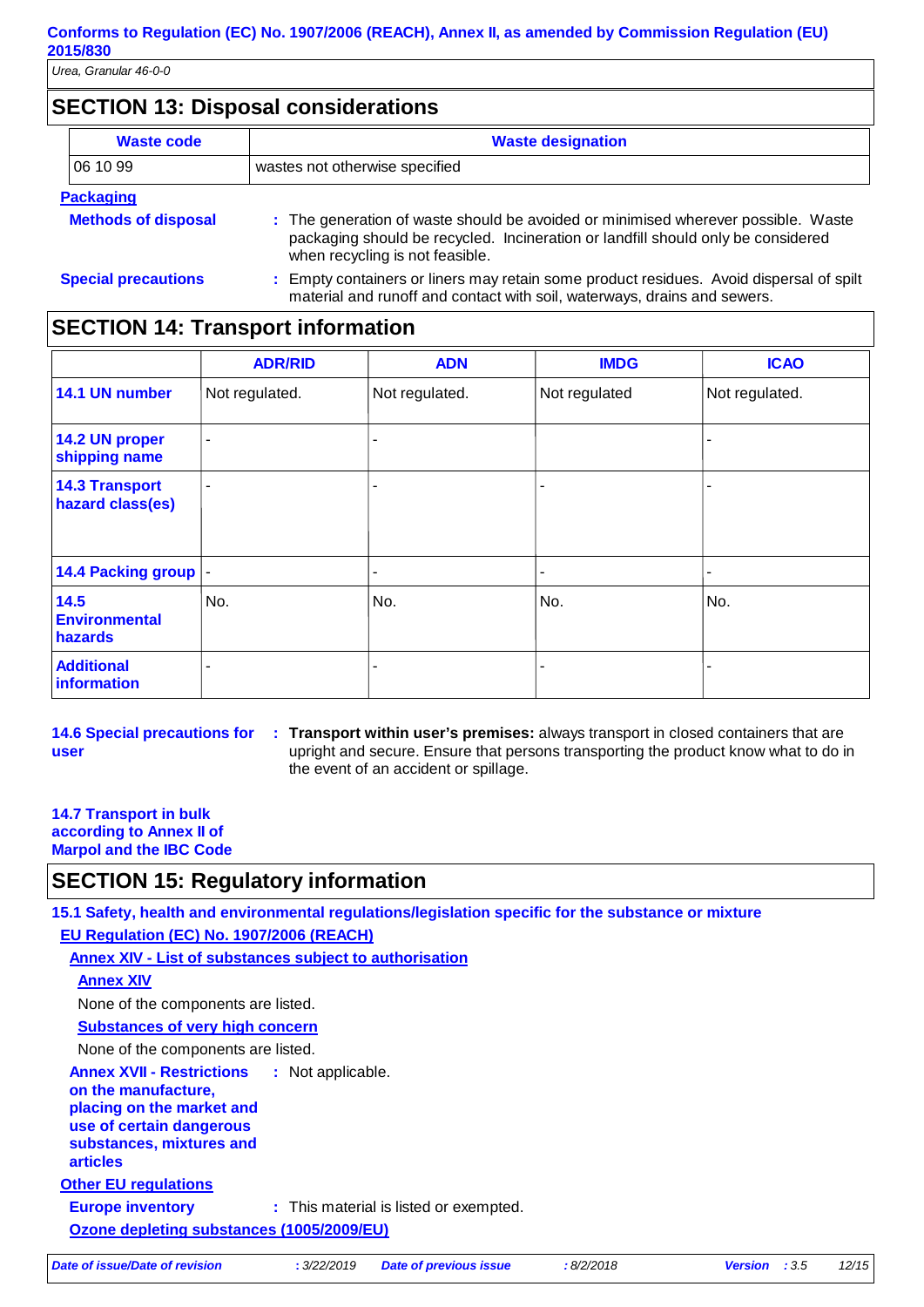## **SECTION 15: Regulatory information**

Not listed.

#### **Prior Informed Consent (PIC) (649/2012/EU)**

Not listed.

#### **Seveso Directive**

This product is not controlled under the Seveso III Directive.

**International regulations**

**Chemical Weapon Convention List Schedules I, II & III Chemicals**

Not listed.

#### **Montreal Protocol (Annexes A, B, C, E)**

Not listed.

**Stockholm Convention on Persistent Organic Pollutants** Not listed.

# **Rotterdam Convention on Prior Informed Consent (PIC)**

Not listed.

#### **UNECE Aarhus Protocol on POPs and Heavy Metals**

Not listed.

#### **International lists**

| <b>National inventory</b>   |                                                                                                           |
|-----------------------------|-----------------------------------------------------------------------------------------------------------|
| <b>Australia</b>            | : This material is listed or exempted.                                                                    |
| <b>Canada</b>               | : This material is listed or exempted.                                                                    |
| <b>China</b>                | : This material is listed or exempted.                                                                    |
| <b>Japan</b>                | : Japan inventory (ENCS): This material is listed or exempted.<br>Japan inventory (ISHL): Not determined. |
| <b>Malaysia</b>             | : Not determined.                                                                                         |
| <b>New Zealand</b>          | : This material is listed or exempted.                                                                    |
| <b>Philippines</b>          | : This material is listed or exempted.                                                                    |
| <b>Republic of Korea</b>    | : This material is listed or exempted.                                                                    |
| <b>Taiwan</b>               | : This material is listed or exempted.                                                                    |
| <b>Turkey</b>               | : Not determined.                                                                                         |
| <b>United States</b>        | : This material is listed or exempted.                                                                    |
| <b>15.2 Chemical safety</b> | Complete.                                                                                                 |

**assessment**

## **SECTION 16: Other information**

| $\triangleright$ Indicates information that has changed from previously issued version.                                                                                                                                                                                                                                                                                                                                                                                       |
|-------------------------------------------------------------------------------------------------------------------------------------------------------------------------------------------------------------------------------------------------------------------------------------------------------------------------------------------------------------------------------------------------------------------------------------------------------------------------------|
| <b>Abbreviations and acronyms : ATE = Acute Toxicity Estimate</b><br>CLP = Classification, Labelling and Packaging Regulation [Regulation (EC) No.<br>1272/2008]<br>DMEL = Derived Minimal Effect Level<br>DNEL = Derived No Effect Level<br>EUH statement = CLP-specific Hazard statement<br>PBT = Persistent, Bioaccumulative and Toxic<br>PNEC = Predicted No Effect Concentration<br>$RRN = REACH$ Registration Number<br>vPvB = Very Persistent and Very Bioaccumulative |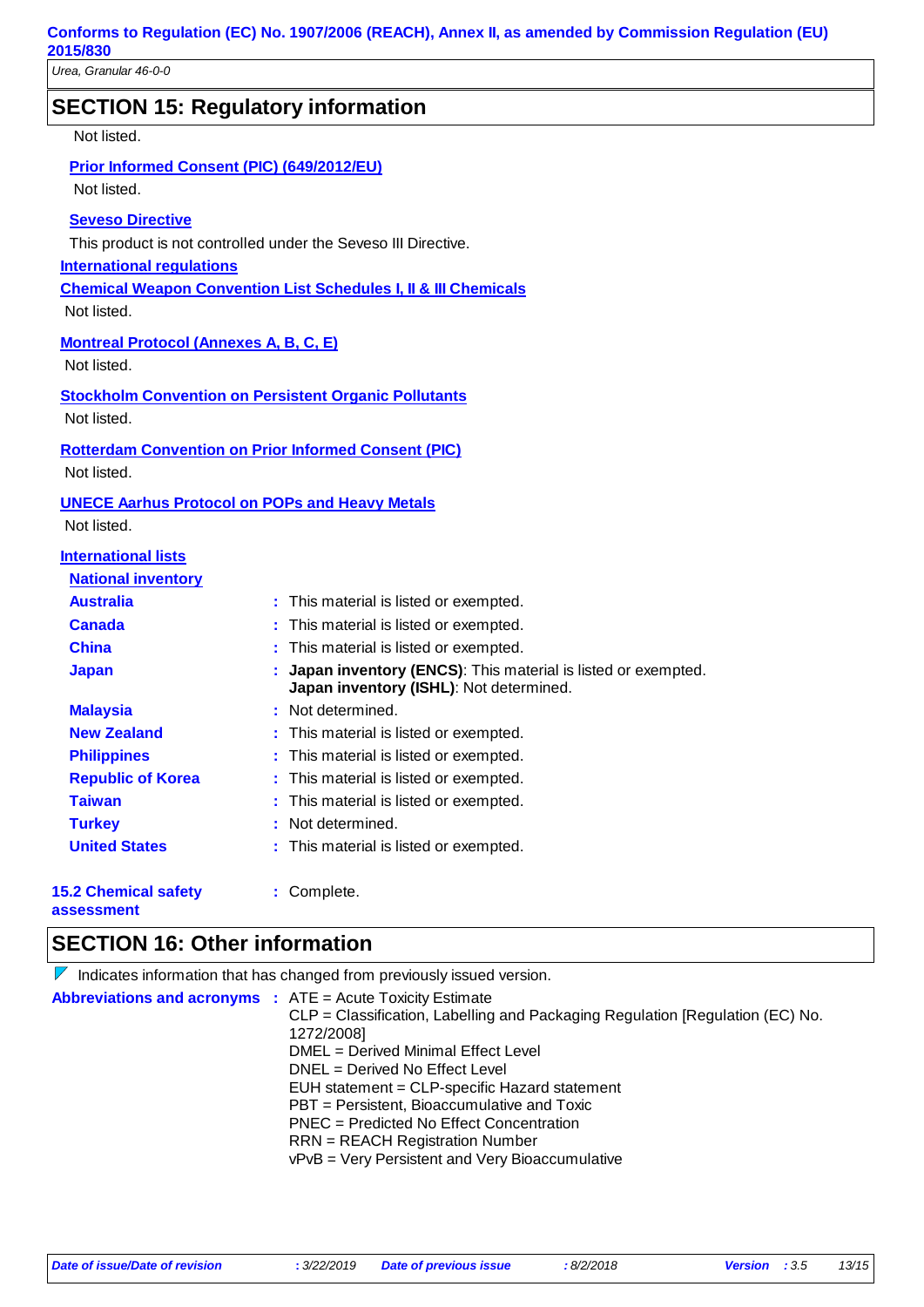## **SECTION 16: Other information**

| <b>Key literature references</b><br>and sources for data | : REGULATION (EC) No 1907/2006 OF THE EUROPEAN PARLIAMENT AND OF<br>THE COUNCIL OF 18 DECEMBER 2006, with successive adaptations, amendments,<br>and corrigenda. |
|----------------------------------------------------------|------------------------------------------------------------------------------------------------------------------------------------------------------------------|
|                                                          | REGULATION (EC) No 1272/2008 OF THE EUROPEAN PARLIAMENT AND OF                                                                                                   |
|                                                          | THE COUNCIL OF 16 DECEMBER 2008, with successive adaptations, amendments,<br>and corrigenda.                                                                     |
|                                                          | ECHA, European Chemicals Agency, Classification and Labelling Database                                                                                           |
|                                                          | DIRECTIVE 2012/18/EU OF THE EUROPEAN PARLIAMENT AND OF THE                                                                                                       |
|                                                          | COUNCIL OF 4 JULY 2012 on the control of major-accident hazards involving<br>dangerous substances                                                                |
|                                                          | European Agreement concerning the International Carriage of Dangerous Goods by<br>Road (ADR), latest revision.                                                   |
|                                                          | Directive 2008/68/EC of the European Parliament and of the Council of 24                                                                                         |
|                                                          | September 2008 on the inland transport of dangerous goods, with successive<br>amendments.                                                                        |
|                                                          | REGULATION (EC) No 2003/2003 OF THE EUROPEAN PARLIAMENT AND OF<br>THE COUNCIL OF 13 OCTOBER 2003 RELATING TO FERTILISERS, with                                   |
|                                                          | successive adaptations, amendments, and corrigenda.                                                                                                              |
|                                                          | American Conference of Governmental Industrial Hygienists, Threshold Limit Values<br>for Chemical Substances, latest edition.                                    |
|                                                          | Corrosion Data Survey, Sixth Edition, 1985, National Association of Corrosion<br>Engineers                                                                       |
|                                                          | ERG 2016 Emergency Response Guidebook                                                                                                                            |
|                                                          | IARC Monographs on the Evaluation of Carcinogenic Risks to Humans.                                                                                               |
|                                                          | The Fertilizer Institute, Toxicity Testing Results, March 2003                                                                                                   |
|                                                          | Substance Information Exchange Forum Database                                                                                                                    |

#### **Procedure used to derive the classification according to Regulation (EC) No. 1272/2008 [CLP/GHS]**

| <b>Classification</b>                                                                               | <b>Justification</b> |  |
|-----------------------------------------------------------------------------------------------------|----------------------|--|
| The product is NOT classified as hazardous according to Regulation<br>$ (EC)$ 1272/2008 as amended. | Weight of evidence   |  |

#### **Full text of abbreviated H statements**

Not applicable.

#### **Full text of classifications [CLP/GHS]**

Not applicable.

| Date of issue/Date of<br>revision | : 3/22/2019 |
|-----------------------------------|-------------|
| Date of previous issue            | : 8/2/2018  |
| <b>Version</b>                    | : 3.5       |
| <b>Notice to reader</b>           |             |

#### **DISCLAIMER AND LIMITATION OF LIABILITY**

**The information and recommendations contained in this Safety Data Sheet ("SDS") relate only to the specific material referred to herein (the "Material") and do not relate to the use of such Material in combination with any other material or process. The information and recommendations contained herein are believed to be current and correct as of the date of this SDS. HOWEVER, THE INFORMATION AND RECOMMENDATIONS ARE PRESENTED WITHOUT WARRANTY, REPRESENTATION OR LICENSE OF ANY KIND, EXPRESS OR IMPLIED, WITH RESPECT TO THEIR ACCURACY, CORRECTNESS OR COMPLETENESS, AND THE SELLER, SUPPLIER AND MANUFACTURER OF THE MATERIAL AND THEIR RESPECTIVE AFFILIATES (COLLECTIVELY, THE "SUPPLIER") DISCLAIM ALL LIABILITY FOR RELIANCE ON SUCH INFORMATION AND RECOMMENDATIONS. This SDS is not a guarantee of safety. A buyer or user of the Material (a "Recipient") is responsible for ensuring that it has all current information necessary to safely use the Material for its specific purpose.**

**FURTHERMORE, THE RECIPIENT ASSUMES ALL RISK IN CONNECTION WITH THE USE OF THE MATERIAL. THE RECIPIENT ASSUMES ALL RESPONSIBILITY FOR ENSURING THE MATERIAL IS USED IN A SAFE MANNER IN COMPLIANCE WITH APPLICABLE ENVIRONMENTAL, HEALTH, SAFETY AND SECURITY LAWS, POLICIES AND GUIDELINES. THE SUPPLIER DOES NOT WARRANT THE MERCHANTABILITY OF THE MATERIAL OR THE**